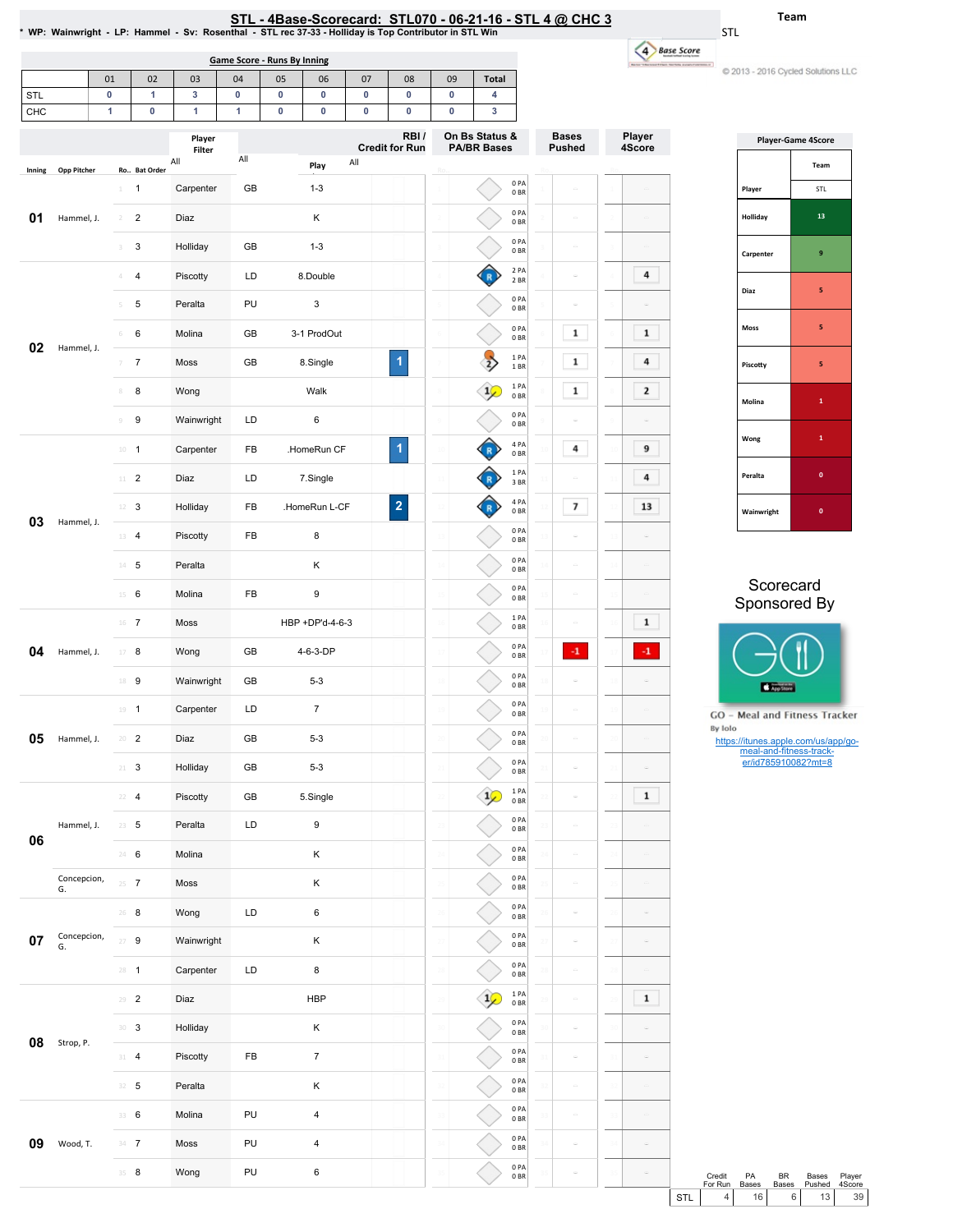|  | HC - 4Base-Scorecard:  CHC069 - 06-21-16 - STL 4 @ CHC 3 |  |  |  |
|--|----------------------------------------------------------|--|--|--|
|  |                                                          |  |  |  |

<u>CHC - 4Base-Scorecard: CHC069 - 06-21-16 - STL 4 @ CHC 3</u><br>WP: Wainwright - LP: Hammel - Sv: Rosenthal - CHC rec 47-22 - Holliday is Top Contributor in STL Win \*

Team

CHC

u)

| C 2013 - 2016 Cycled Solutions LLC |  |  |
|------------------------------------|--|--|

|            |                     |                |                |                  | <b>Game Score - Runs By Inning</b> |    |                    |     |                               |                |                                      |                                      |                               |           | 4 Base Score             |
|------------|---------------------|----------------|----------------|------------------|------------------------------------|----|--------------------|-----|-------------------------------|----------------|--------------------------------------|--------------------------------------|-------------------------------|-----------|--------------------------|
|            |                     | 01             | 02             | 03               | 04                                 | 05 | 06                 | 07  | 08                            | 09             | <b>Total</b>                         |                                      |                               |           |                          |
| <b>STL</b> |                     | 0              | 1              | 3                | 0                                  | 0  | 0                  | 0   | 0                             | 0              | 4                                    |                                      |                               |           |                          |
| CHC        |                     | 1              | 0              | 1                | 1                                  | 0  | 0                  | 0   | 0                             | 0              | 3                                    |                                      |                               |           |                          |
|            |                     |                |                | Player<br>Filter | All                                |    |                    |     | RBI/<br><b>Credit for Run</b> |                | On Bs Status &<br><b>PA/BR Bases</b> |                                      | <b>Bases</b><br><b>Pushed</b> |           | Player<br>4Score         |
| Inning     | <b>Opp Pitcher</b>  |                | Ro Bat Order   | All              |                                    |    | Play               | All |                               |                |                                      | 1PA                                  |                               |           |                          |
|            |                     | 1              | $\mathbf{1}$   | Coghlan          | LD                                 |    | 7.Single           |     |                               |                |                                      | 3 BR                                 |                               |           | 4                        |
|            |                     | $\overline{2}$ | $\overline{2}$ | Heyward          |                                    |    | Walk               |     |                               |                |                                      | 1 PA<br>0BR                          |                               | 1         | $\overline{2}$           |
| 01         | Wainwright, A. 3    |                | 3              | Bryant           | FB                                 |    | 8 ProdOut          |     |                               |                |                                      | 0PA<br>0BR                           |                               | 1         | $\mathbf{1}$             |
|            |                     |                | 4              | Rizzo            | FB                                 |    | 8-SacFly ProdOut   |     | 1                             | $\mathcal{A}$  |                                      | 0PA<br>0BR                           |                               | 1         | $\mathbf{2}$             |
|            |                     | 5              | 5              | Zobrist          | GB                                 |    | $6 - 3$            |     |                               |                |                                      | 0PA<br>0BR                           |                               |           |                          |
|            |                     | 6              | 6              | Contreras        |                                    |    | Walk               |     |                               | 6              |                                      | $1\ \mathsf{PA}$<br>0BR              |                               |           | $\mathbf{1}$             |
| 02         | Wainwright, A.      | 7              | $\overline{7}$ | Russell          |                                    |    | Κ                  |     |                               |                |                                      | 0PA<br>0BR                           |                               |           |                          |
|            |                     | 8              | 8              | Almora           | LD                                 |    | $\boldsymbol{7}$   |     |                               | $\mathbb{R}$   |                                      | 0PA<br>0BR                           |                               |           |                          |
|            |                     | $\mathcal G$   | 9              | Hammel           |                                    |    | Κ                  |     |                               | $\circ$        |                                      | 0 PA<br>0BR                          |                               |           |                          |
|            |                     |                | $10 - 1$       | Coghlan          |                                    |    | Walk               |     |                               | 10             |                                      | $1$ PA<br>3 BR                       |                               |           | 4                        |
|            |                     |                | $11$ 2         | Heyward          | LD                                 |    | 8.Double           |     | $\overline{\mathbf{1}}$       |                |                                      | 2 PA<br>1BR                          |                               | з         | $\overline{\phantom{a}}$ |
| 03         | Wainwright, A. 12 3 |                |                | Bryant           | LD                                 |    | $\overline{7}$     |     |                               |                |                                      | 0 PA<br>0 BR                         |                               |           |                          |
|            |                     |                | $13 - 4$       | Rizzo            | GB                                 |    | 3-1 ProdOut        |     |                               |                |                                      | 0PA<br>0 BR                          |                               | 1         | 1                        |
|            |                     |                | $14$ 5         | Zobrist          |                                    |    | Κ                  |     |                               |                |                                      | 0PA<br>0BR                           |                               |           |                          |
|            |                     |                | $15 \t 6$      | Contreras        | LD                                 |    | 9.Single           |     |                               |                |                                      | 1PA<br>3BR                           |                               |           | 4                        |
|            |                     |                | 16 7           | Russell          | GB                                 |    | 8.Single +DP'd-4-3 |     |                               | 16             |                                      | 1PA<br>0BR                           |                               | 2         | 3                        |
| 04         | Wainwright, A.      |                | $17 - 8$       | Almora           | GB                                 |    | 4-3-DP ProdOut     |     | 1                             | 17             |                                      | 0 PA<br>0BR                          |                               | 1         | $\overline{2}$           |
|            |                     |                | 18 9           | Hammel           |                                    |    | Κ                  |     |                               | 18             |                                      | 0PA<br>0BR                           |                               |           |                          |
|            |                     |                | $19 - 1$       | Coghlan          | PU                                 |    | $\overline{c}$     |     |                               | 15             |                                      | 0PA<br>0BR                           |                               |           |                          |
| 05         | Wainwright, A. 20 2 |                |                | Heyward          | GB                                 |    | 3U                 |     |                               |                |                                      | 0PA<br>0BR                           |                               |           |                          |
|            |                     | 21             | 3              | <b>Bryant</b>    | GB                                 |    | $5 - 3$            |     |                               |                |                                      | 0 PA<br>0B                           |                               |           |                          |
|            |                     |                | $22 - 4$       | Rizzo            | GB                                 |    | 9.Single +FO'd-4-6 |     |                               |                |                                      | 1PA<br>$0\;\ensuremath{\mathsf{BR}}$ |                               |           | $\mathbf{1}$             |
| 06         | Wainwright, A. 23 5 |                |                | Zobrist          | GB                                 |    | 4-6-FO +DP'd-6-4-3 |     |                               | $\mathfrak{D}$ |                                      | 1PA<br>0BR                           |                               | $\cdot$ 1 |                          |
|            |                     |                | 24 6           | Contreras        | GB                                 |    | 6-4-3-DP           |     |                               | $\mathfrak{D}$ |                                      | 0 PA                                 |                               | $\cdot$ 1 | $\cdot 1$                |
|            |                     |                | $25 \t 7$      | Russell          | LD                                 |    | 7.Double           |     |                               | 2!             |                                      | 0B<br>2 PA                           |                               |           | 3                        |
|            | Wainwright, A. 26 8 |                |                | Almora           | FB                                 |    | $\overline{7}$     |     |                               | 26             |                                      | 1 BR<br>0PA                          |                               |           |                          |
| 07         |                     |                | $27 - 9$       | Montero          | GB                                 |    | 3U ProdOut         |     |                               | 2              |                                      | 0BR<br>0 PA                          |                               | 1         | $\mathbf{1}$             |
|            |                     |                |                |                  |                                    |    |                    |     |                               |                |                                      | 0BR<br>1PA                           |                               |           | 1                        |
|            | Broxton, J.         |                | $28 - 1$       | Coghlan          |                                    |    | Walk               |     |                               |                |                                      | 0BR<br>0PA                           |                               |           |                          |
|            |                     |                | $29 - 2$       | Heyward          | GB                                 |    | 3U                 |     |                               | 25             |                                      | 0B<br>0PA                            |                               |           |                          |
|            |                     |                | $30-3$         | Bryant           | GB                                 |    | $5 - 3$            |     |                               | 30             |                                      | 0BR<br>1 PA                          |                               |           |                          |
| 08         | Siegrist, K.        |                | $31 - 4$       | Rizzo            |                                    |    | Walk +DP'd-6-4-3   |     |                               | 31             |                                      | 0B                                   |                               |           | 1                        |
|            |                     |                | $32 - 5$       | Zobrist          | GB                                 |    | 6-4-3-DP           |     |                               | 32             |                                      | 0 PA<br>0B                           |                               | $-1$      | $\cdot$ 1                |
|            |                     |                | 33 6           | Contreras        |                                    |    | Κ                  |     |                               | 33             |                                      | 0PA<br>0BR                           |                               |           |                          |
|            |                     |                | $34 - 7$       | Russell          | LD                                 |    | 9.Single           |     |                               | 34             |                                      | 1PA<br>1 BR                          |                               |           | $\mathbf{2}$             |
| 09         | Rosenthal, T.       | $35 - 8$       |                | Almora           |                                    |    | Κ                  |     |                               | 35             |                                      | 0 PA<br>0BR                          |                               |           |                          |
|            |                     |                | 36 9           | Baez             |                                    |    | Walk               |     |                               |                |                                      | 1 PA<br>0BR                          |                               | 1         | $\overline{2}$           |
|            |                     |                | $37 - 1$       | Szczur           | GB                                 |    | 6U                 |     |                               |                |                                      | 0PA<br>0B                            |                               |           |                          |

| <b>Player-Game 4Score</b> |                |  |  |  |  |  |  |
|---------------------------|----------------|--|--|--|--|--|--|
|                           | Team           |  |  |  |  |  |  |
| Player                    | CHC            |  |  |  |  |  |  |
| Coghlan                   | 9              |  |  |  |  |  |  |
| Heyward                   | 9              |  |  |  |  |  |  |
| <b>Russell</b>            | 8              |  |  |  |  |  |  |
| Rizzo                     | 5              |  |  |  |  |  |  |
| Contreras                 | $\overline{a}$ |  |  |  |  |  |  |
| Almora                    | $\overline{2}$ |  |  |  |  |  |  |
| Baez                      | $\overline{2}$ |  |  |  |  |  |  |
| <b>Bryant</b>             | 1              |  |  |  |  |  |  |
| Montero                   | 1              |  |  |  |  |  |  |
| Hammel                    | $\mathbf{0}$   |  |  |  |  |  |  |
| Szczur                    | $\mathbf{0}$   |  |  |  |  |  |  |
| Zobrist                   | $-1$           |  |  |  |  |  |  |

### **Scorecard** Sponsored By



**GO** - Meal and Fitness Tracker By Iolo

https://itunes.apple.com/us/app/go-meal-and-fitness-track-er/id785910082?mt=8

|       | Credit<br>For Run | <b>PA</b><br><b>Bases</b> | <b>RR</b><br><b>Bases</b> | Bases<br>Pushed | Player<br>4Score |  |
|-------|-------------------|---------------------------|---------------------------|-----------------|------------------|--|
| снс I | $\mathcal{R}$     | 16 <sup>1</sup>           | 12 <sub>1</sub>           | 9 I             |                  |  |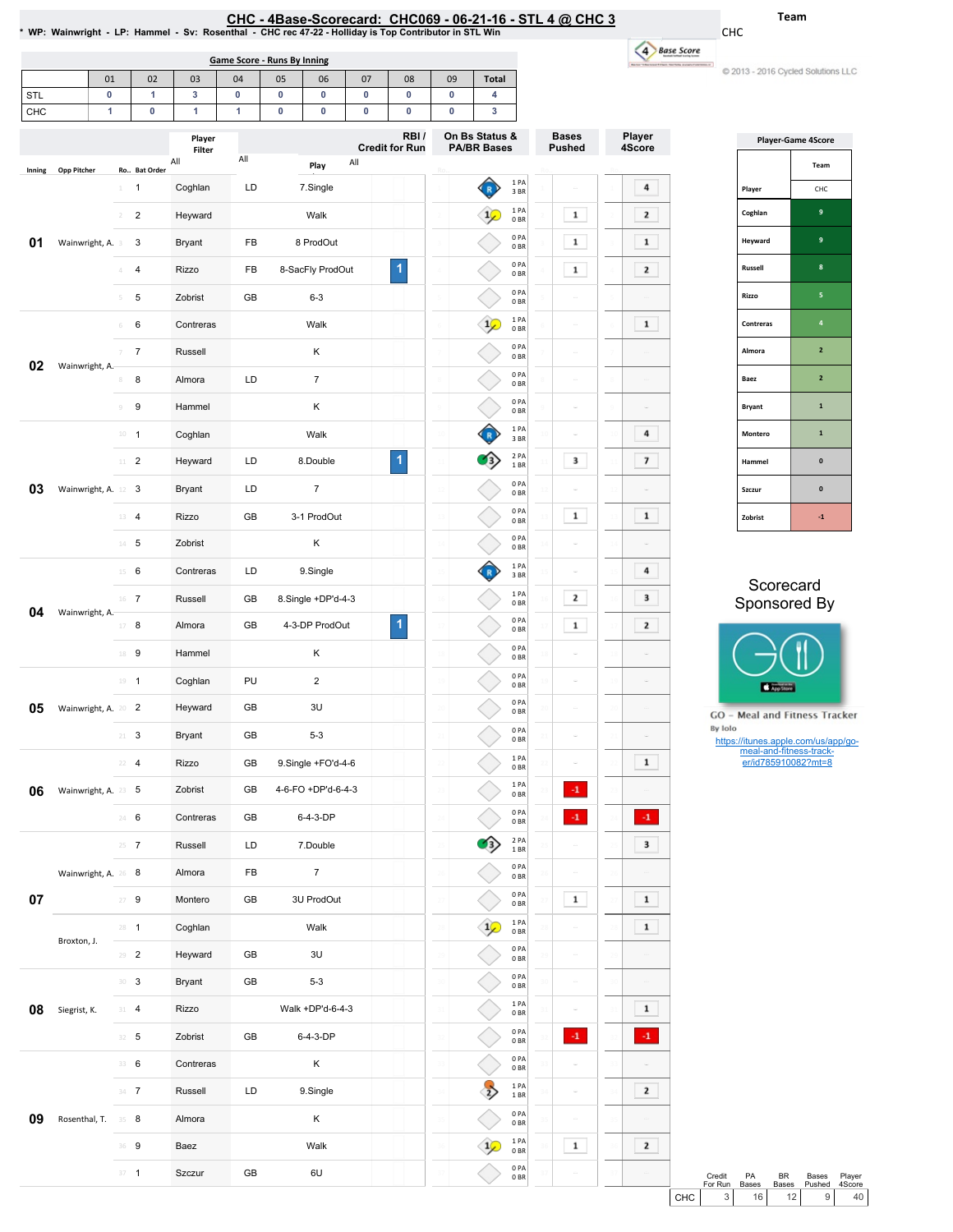# STL-4Base-Scorecard:STL070-06-21-16-STL4@ CHC3 \*WP:Wainwright-LP:Hammel-Sv:Rosenthal-STLrec37-33-HollidayisTopContributorinSTLWin



|             | STL - 4BaseScore - Player 4Score by Batting Order                                                                                         |              |              |   |    |   |                  |                      |                |                      |           |  |
|-------------|-------------------------------------------------------------------------------------------------------------------------------------------|--------------|--------------|---|----|---|------------------|----------------------|----------------|----------------------|-----------|--|
|             | STL070 - 06-21-16 - STL 4 @ CHC 3<br>WP: Wainwright - LP: Hammel - Sv: Rosenthal - STL rec 37-33 - Holliday is Top Contributor in STL Win |              |              |   |    |   |                  |                      |                |                      |           |  |
|             |                                                                                                                                           |              |              |   |    |   | <b>Bat Order</b> |                      |                |                      |           |  |
| Player      | Team                                                                                                                                      | Position     | $\mathbf{1}$ | 2 | 3  | 4 | 5                | 6                    | $\overline{7}$ | 8                    | 9         |  |
| Holliday    | STL                                                                                                                                       | LF           |              |   | 13 |   |                  |                      |                |                      |           |  |
| Carpenter   | STL                                                                                                                                       | 2B           | 9            |   |    |   |                  |                      |                |                      |           |  |
| Diaz        | STL                                                                                                                                       | SS           |              | 5 |    |   |                  |                      |                |                      |           |  |
| <b>Moss</b> | STL                                                                                                                                       | 1B           |              |   |    |   |                  |                      | 5              |                      |           |  |
| Piscotty    | <b>STL</b>                                                                                                                                | <b>RF</b>    |              |   |    | 5 |                  |                      |                |                      |           |  |
| Molina      | <b>STL</b>                                                                                                                                | $\mathsf{C}$ |              |   |    |   |                  | $\blacktriangleleft$ |                |                      |           |  |
| Wong        | <b>STL</b>                                                                                                                                | <b>CF</b>    |              |   |    |   |                  |                      |                | $\blacktriangleleft$ |           |  |
| Peralta     | <b>STL</b>                                                                                                                                | 3B           |              |   |    |   | $\mathbf{0}$     |                      |                |                      |           |  |
| Wainwright  | <b>STL</b>                                                                                                                                | P            |              |   |    |   |                  |                      |                |                      | $\bullet$ |  |

Scorecard Sponsored By



**GO** - Meal and Fitness Tracker By Iolo

https://itunes.apple.com/us/app/go-meal-and-fitness-track-er/id785910082?mt=8

|               | STL - 4Score Box - Player Totals<br>STL070 - 06-21-16 - STL 4 @ CHC 3<br>WP: Wainwright - LP: Hammel - Sv: Rosenthal - STL rec 37-33 - Holliday is Top Contributor in STL Win |               |                         |                |                |                 |                     |               |                |                      |  |
|---------------|-------------------------------------------------------------------------------------------------------------------------------------------------------------------------------|---------------|-------------------------|----------------|----------------|-----------------|---------------------|---------------|----------------|----------------------|--|
| Player        |                                                                                                                                                                               | Team Position | Batting<br>Order<br>Nbr | Credit For Run | PA Bases       | <b>BR</b> Bases | <b>Bases Pushed</b> | Player 4Score | Appearances    | Productivity<br>Rate |  |
| Holliday      | STL LF                                                                                                                                                                        |               | 3                       | $\overline{2}$ | 4              | 0               | $\overline{7}$      | 13            | 4              | 3.250                |  |
| Carpenter     | STL 2B                                                                                                                                                                        |               | $\mathbf{1}$            | $\mathbf{1}$   | $\overline{4}$ | 0               | 4                   | 9             | $\overline{4}$ | 2.250                |  |
| Diaz          | STL SS                                                                                                                                                                        |               | $\overline{2}$          | $\mathbf 0$    | $\overline{2}$ | 3               | $\pmb{0}$           | 5             | 4              | 1.250                |  |
| Moss          | STL 1B                                                                                                                                                                        |               | $\overline{7}$          | $\mathbf{1}$   | $\overline{2}$ | $\mathbf{1}$    | $\mathbf{1}$        | 5             | 4              | 1.250                |  |
| Piscotty      | STL RF                                                                                                                                                                        |               | 4                       | $\pmb{0}$      | 3              | $\overline{2}$  | $\pmb{0}$           | 5             | 4              | 1.250                |  |
| Molina        | STL C                                                                                                                                                                         |               | 6                       | $\mathbf 0$    | 0              | $\mathbf 0$     | $\mathbf{1}$        | $\mathbf{1}$  | $\overline{4}$ | 0.250                |  |
| Wong          | STL CF                                                                                                                                                                        |               | 8                       | $\mathbf 0$    | $\mathbf{1}$   | 0               | $\mathbf 0$         | $\mathbf{1}$  | 4              | 0.250                |  |
| Peralta       | STL 3B                                                                                                                                                                        |               | 5                       | 0              | 0              | $\pmb{0}$       | $\pmb{0}$           | $\mathbf 0$   | 4              | 0.000                |  |
| Wainwright    | STL P                                                                                                                                                                         |               | 9                       | $\mathbf 0$    | $\mathbf 0$    | $\mathbf 0$     | 0                   | 0             | 3              | 0.000                |  |
| <b>Totals</b> |                                                                                                                                                                               |               |                         | 4              | 16             | 6               | 13                  | 39            | 35             | 1.114                |  |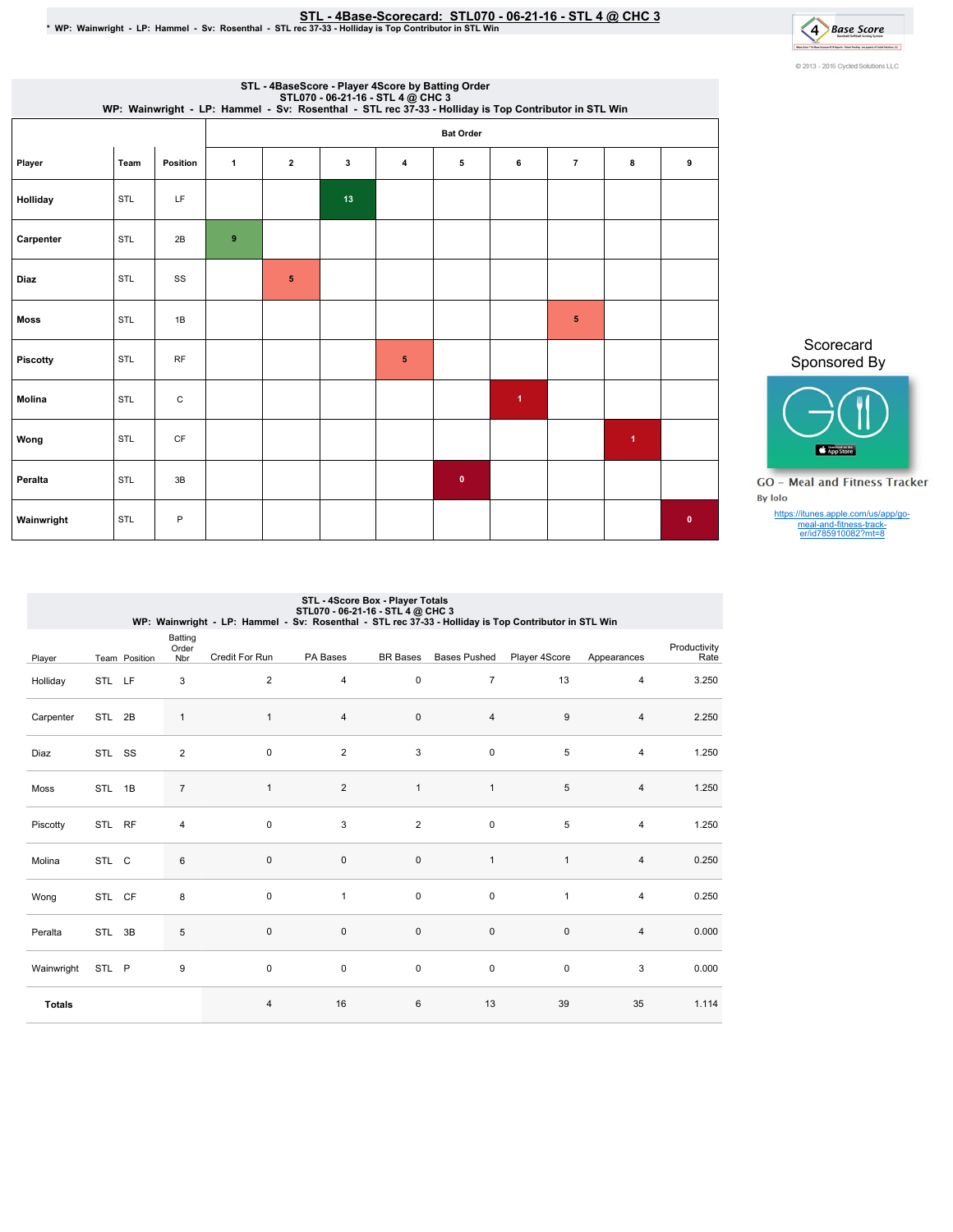## CHC-4Base-Scorecard:CHC069-06-21-16-STL4@ CHC3 \*WP:Wainwright-LP:Hammel-Sv:Rosenthal-CHCrec47-22-HollidayisTopContributorinSTLWin



| CHC - 4BaseScore - Player 4Score by Batting Order<br>CHC069 - 06-21-16 - STL 4 @ CHC 3<br>WP: Wainwright - LP: Hammel - Sv: Rosenthal - CHC rec 47-22 - Holliday is Top Contributor in STL Win |      |           |                  |                |                |                |      |                |                |                |                |
|------------------------------------------------------------------------------------------------------------------------------------------------------------------------------------------------|------|-----------|------------------|----------------|----------------|----------------|------|----------------|----------------|----------------|----------------|
|                                                                                                                                                                                                |      |           | <b>Bat Order</b> |                |                |                |      |                |                |                |                |
| Player                                                                                                                                                                                         | Team | Position  | $\mathbf{1}$     | $\mathbf{2}$   | 3              | 4              | 5    | 6              | $\overline{7}$ | 8              | 9              |
| Coghlan                                                                                                                                                                                        | CHC  | LF        | 9                |                |                |                |      |                |                |                |                |
| Heyward                                                                                                                                                                                        | CHC  | <b>RF</b> |                  | $\overline{9}$ |                |                |      |                |                |                |                |
| <b>Russell</b>                                                                                                                                                                                 | CHC  | SS        |                  |                |                |                |      |                | 8              |                |                |
| <b>Rizzo</b>                                                                                                                                                                                   | CHC  | 1B        |                  |                |                | 5 <sub>5</sub> |      |                |                |                |                |
| <b>Contreras</b>                                                                                                                                                                               | CHC  | C         |                  |                |                |                |      | $\overline{4}$ |                |                |                |
| Almora                                                                                                                                                                                         | CHC  | <b>CF</b> |                  |                |                |                |      |                |                | $\overline{2}$ |                |
| <b>Baez</b>                                                                                                                                                                                    | CHC  | 3B-Dsub   |                  |                |                |                |      |                |                |                | $\overline{2}$ |
| <b>Bryant</b>                                                                                                                                                                                  | CHC  | 3B-LF     |                  |                | $\overline{1}$ |                |      |                |                |                |                |
| <b>Montero</b>                                                                                                                                                                                 | CHC  | PH        |                  |                |                |                |      |                |                |                | $\mathbf{1}$   |
| Hammel                                                                                                                                                                                         | CHC  | P         |                  |                |                |                |      |                |                |                | $\mathbf{0}$   |
| <b>Szczur</b>                                                                                                                                                                                  | CHC  | PH        | $\pmb{0}$        |                |                |                |      |                |                |                |                |
| Zobrist                                                                                                                                                                                        | CHC  | 2B        |                  |                |                |                | $-1$ |                |                |                |                |

Scorecard Sponsored By



**GO** - Meal and Fitness Tracker By Iolo

https://itunes.apple.com/us/app/go-meal-and-fitness-track-er/id785910082?mt=8

# CHC - 4Score Box - Player Totals<br>CHC069 - 06-21-16 - SCOG9 - CHC069<br>WP: Wainwright - LP: Hammel - Sv: Rosenthal - CHC rec 47-22 - Holliday is Top Contributor in STL Win

|               |        |               | Batting<br>Order | Credit For Run | PA Bases       | <b>BR</b> Bases | <b>Bases Pushed</b>     | Player 4Score    | Appearances    | Productivity<br>Rate |
|---------------|--------|---------------|------------------|----------------|----------------|-----------------|-------------------------|------------------|----------------|----------------------|
| Player        |        | Team Position | Nbr              |                |                |                 |                         |                  |                |                      |
| Coghlan       | CHC LF |               | $\mathbf{1}$     | $\pmb{0}$      | 3              | 6               | 0                       | $\boldsymbol{9}$ | $\overline{4}$ | 2.250                |
| Heyward       | CHC RF |               | $\overline{2}$   | $\mathbf{1}$   | 3              | $\mathbf{1}$    | $\overline{4}$          | $\boldsymbol{9}$ | $\overline{4}$ | 2.250                |
| Russell       | CHC SS |               | $\overline{7}$   | $\mathbf 0$    | $\overline{4}$ | $\overline{2}$  | $\overline{\mathbf{c}}$ | 8                | $\overline{4}$ | 2.000                |
| Rizzo         | CHC 1B |               | $\overline{4}$   | $\mathbf{1}$   | $\overline{2}$ | $\pmb{0}$       | $\overline{2}$          | $\overline{5}$   | $\overline{4}$ | 1.250                |
| Contreras     | CHC C  |               | 6                | $\pmb{0}$      | $\overline{2}$ | 3               | $-1$                    | 4                | $\overline{4}$ | 1.000                |
| Almora        | CHC CF |               | $\bf 8$          | $\mathbf{1}$   | $\mathbf 0$    | 0               | $\mathbf{1}$            | $\overline{2}$   | $\overline{4}$ | 0.500                |
| Baez          |        | CHC 3B-Dsub   | 9                | $\mathbf 0$    | $\overline{1}$ | $\mathbf 0$     | $\mathbf{1}$            | $\overline{2}$   | $\mathbf{1}$   | 2.000                |
| Bryant        |        | CHC 3B-LF     | 3                | 0              | $\pmb{0}$      | $\pmb{0}$       | $\mathbf{1}$            | $\mathbf{1}$     | $\overline{4}$ | 0.250                |
| Montero       | CHC PH |               | 9                | $\mathbf 0$    | $\mathbf 0$    | 0               | 1                       | 1                | $\mathbf{1}$   | 1.000                |
| Hammel        | CHC P  |               | $9\,$            | $\mathbf 0$    | $\mathbf 0$    | 0               | $\mathbf 0$             | $\mathbf 0$      | 2              | 0.000                |
| Szczur        | CHC PH |               | 1                | $\pmb{0}$      | $\pmb{0}$      | 0               | 0                       | $\mathbf 0$      | $\mathbf{1}$   | 0.000                |
| Zobrist       | CHC 2B |               | 5                | 0              | $\overline{1}$ | $\pmb{0}$       | $-2$                    | $-1$             | $\overline{4}$ | $-0.250$             |
| <b>Totals</b> |        |               |                  | 3              | 16             | 12              | 9                       | 40               | 37             | 1.081                |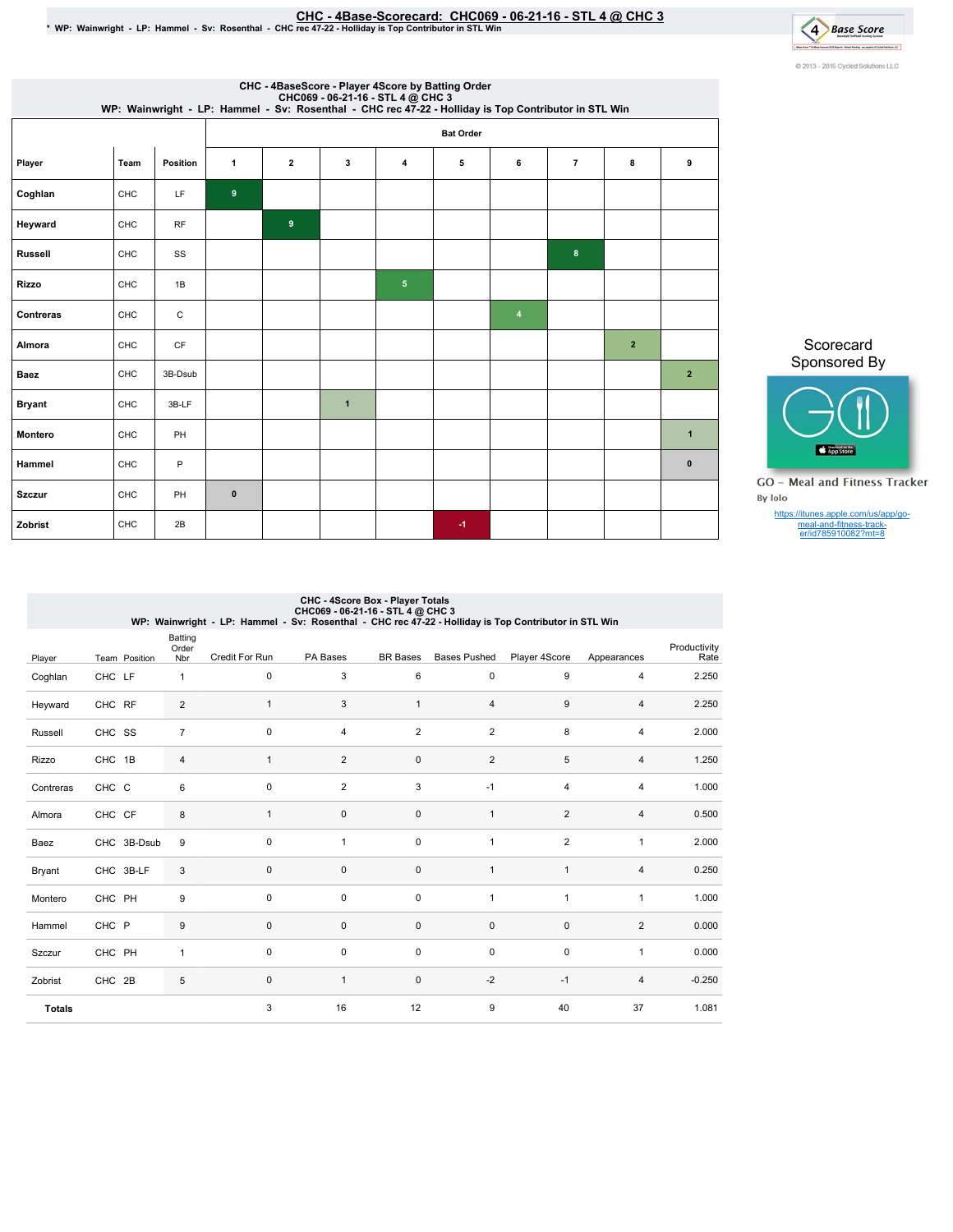### Bat Order | Player | Inning | PlayText | LOBStatus Credit For Run PA Bases BR Bases Bases Pushed Player 4Score 1 Carpenter 01 1-3 03 **HomeRun CF** 05 7 07 8 **Player Totals** 2 Diaz 01 | K 03 7.Single 05 5-3 08 HBP Left on 1st **Player Totals** 3 Holliday 01 1-3 03 **HomeRun L-CF** 05 5-3 08 K **Player Totals** 4 Piscotty 02 8.Double 03 8 06 | 5.Single | Left on 1st 08 7 **Player Totals** 5 Peralta 02 3 03 K 06 9 08 K **Player Totals** 6 Molina 02 3-1 ProdOut 03 9 06 K 09 4 **Player Totals** 7 Moss 02 8.Single Left on 2nd 04 HBP +DP'd-4-6-3 06 K 09 4 **Player Totals** 8 Wong 02 | Walk Left on 1st 04 4-6-3-DP 07 6 09 6 **Player Totals** 9 Wainwright 02 6 04 5-3 07 K **Player Totals Grand Total** 0 0 0 0 0 0 1 4 0 4 9 0 0 0 0 0 0 0 0 0 0 0 0  $\frac{1}{4}$   $\frac{1}{1}$   $\frac{1}{2}$ 0 0 0 0 0 0 0 1 3 0 4 0 0 0 0 0 0 0 0 1 0 1 0 2 3 0 5 0 0 0 0 0 0 2 4 0 7 13 0 0 0 0 0 0 0 0 0 0 0 0 2 4 0 7 13  $0 \qquad \qquad 2 \qquad \qquad 2 \qquad \qquad 0 \qquad \qquad 4$ 0 0 0 0 0 0 0 0 1 0 1 0 0 0 0 0 0 0 3 2 0 5 0 0 0 0 0 0 0 0 0 0 0 0 0 0 0 0 0 0 0 0 0 0 0 0  $\begin{array}{c|c|c|c|c|c} \hline \Omega & \Omega & \Omega & \Omega \end{array} \hspace{1.5cm} \begin{array}{c|c|c} \hline \Omega & \Omega & \Omega \end{array} \hspace{1.5cm} \begin{array}{c|c|c} \hline \Omega & \Omega & \Omega \end{array} \end{array}$  $0 \qquad 0 \qquad 0 \qquad 1 \qquad 1$ 0 0 0 0 0 0 0 0 0 0 0 0 0 0 0 0 0 0  $\boxed{0}$   $\boxed{1}$   $\boxed{1}$   $\boxed{1}$ 1 1 1 1  $1$  4 0 0 1 0 1 0 0 0 0 0 0 0 0 0 0 0 0 1 2 1 1 5 0 1 0 1 2 0 0 -1 -1 0 0 0 0 0 0 0 0 0 0 0 0  $\boxed{0}$  1  $\boxed{0}$   $\boxed{0}$  1 0 0 0 0 0 0 0 0 0 0 0 0 0 0 0 0 0 0  $\overline{0}$   $\overline{0}$   $\overline{0}$   $\overline{0}$   $\overline{0}$   $\overline{0}$   $\overline{0}$  $\frac{4}{16}$  16 6 13 39 Detail by Bat Order/Player

## <u>STL - 4Base-Scorecard: STL070 - 06-21-16 - STL 4 @ CHC 3</u>

\* WP: Wainwright-LP: Hammel-Sv: Rosenthal-STL rec 37-33 - Holliday is Top Contributor in STL Win